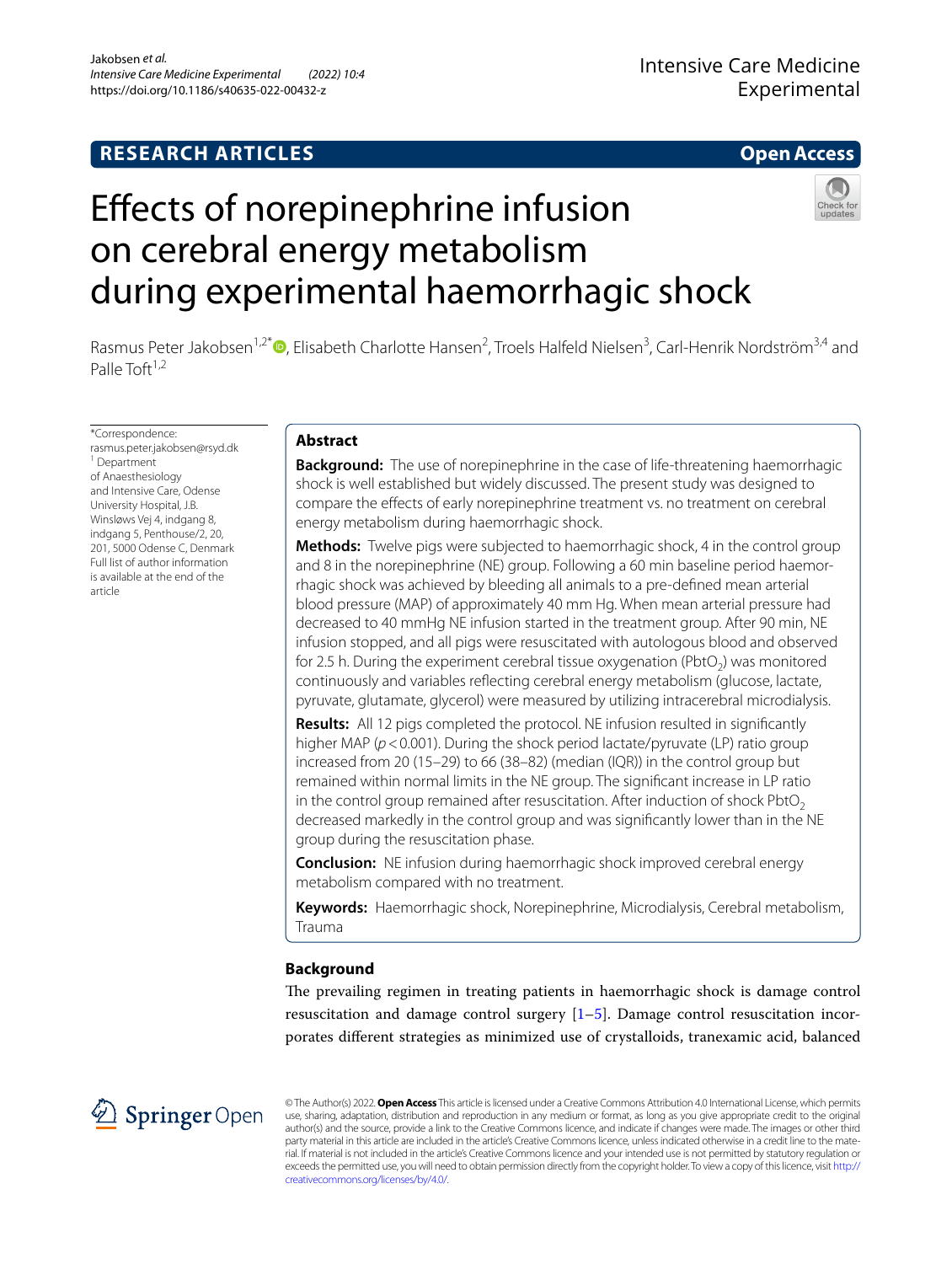blood-transfusion, and permissive hypotension [\[6](#page-10-2)]. During permissive hypotension the clinician allows a lower target-mean arterial pressure (MAP), to avoid adverse efects, such as dilutional coagulopathy or acceleration of haemorrhage [[7–](#page-10-3)[9](#page-10-4)]. A decrease in mean arterial pressure (MAP) below the lower autoregulatory limit will result in a decrease in the cerebral perfusion pressure, which could compromise cerebral energy metabolism [\[10](#page-10-5)]. However, the use of vasopressors in haemorrhagic shock is still controversial [\[11](#page-10-6)]. Some guidelines promote the use of vasoactive drugs in the face of lifethreatening haemorrhage, whereas others warn against them [[12](#page-10-7)[–14](#page-10-8)].

The objective of this study was to investigate the effect of the vasopressor norepinephrine on MAP, cerebral energy metabolism evaluated from intracerebral microdialysis, cerebral tissue oxygen tension ( $Pb_2$ ) and intracranial pressure (ICP) in an experimental model of induced haemorrhagic shock. The experimental model has been used in previous studies of cerebral energy metabolism during haemorrhagic shock [[15](#page-10-9), [16\]](#page-10-10).

## **Materials and methods**

The study was designed as a non-randomised, non-blinded experimental study using pigs 4 months of age weighing approximately 40 kg. Twelve female Danish Landrace mix pigs were allowed to acclimatise for 1 week at the biomedical laboratory. At the day of the experiment, they had fasted overnight with free access to water. Four pigs were allocated to the control group, and 8 pigs in the group treated with the vasopressor noradrenalin (NE). Approval of the study had been given from The Danish Animal Experiments Inspectorate (2020-15-0201-00478).

## **Anaesthesia, mechanical ventilation, and surgical preparation**

The porcine model of haemorrhagic shock and the surgical preparations have been described previously [[16–](#page-10-10)[18](#page-10-11)]. Instrumentation and anaesthesia were the same in the control group and NE group. Sedation was achieved with an intramuscular injection of midazolam (0.25 mg/Kg) ketamine (5 mg/Kg) medetomidine (0.03 mg/Kg), butorphanol (0.1 mg/Kg) and atropine (0.025 mg/kg). Standard 18G intravenous cannulas were placed in veins in both ears. Anaesthesia was induced with intravenous midazolam (0.625 mg/ Kg) and ketamine (12.5 mg/Kg) and maintained with an infusion of midazolam (5 mg/ Kg/h) and fentanyl  $(50 \mu g/Kg/h)$ .

Arterial blood gas samples were analysed every 30 min for pH, PaO<sub>2</sub>, PaCO<sub>2</sub>, lactate,  $Ca^{2+}$  and haemoglobin (EPOC blood analyser, Woodley Equipment Company Ltd, England).

#### **Cerebral monitoring**

A microdialysis catheter (CMA 70 Bolt MDialysis, Stockholm, Sweden) was inserted through a small burr hole in the left hemisphere and perfused with artifcial CSF (M Dialysis AB, Stockholm, Sweden) at a rate of 0.3 μL/min (CMA 106 MD pump, MDialysis AB, Stockholm, Sweden). The dialysates were collected in microvials and immediately analysed for glucose, lactate, pyruvate, glutamate, and glycerol every 30 min using an Iscus Flex analyser (M Dialysis AB, Stockholm, Sweden).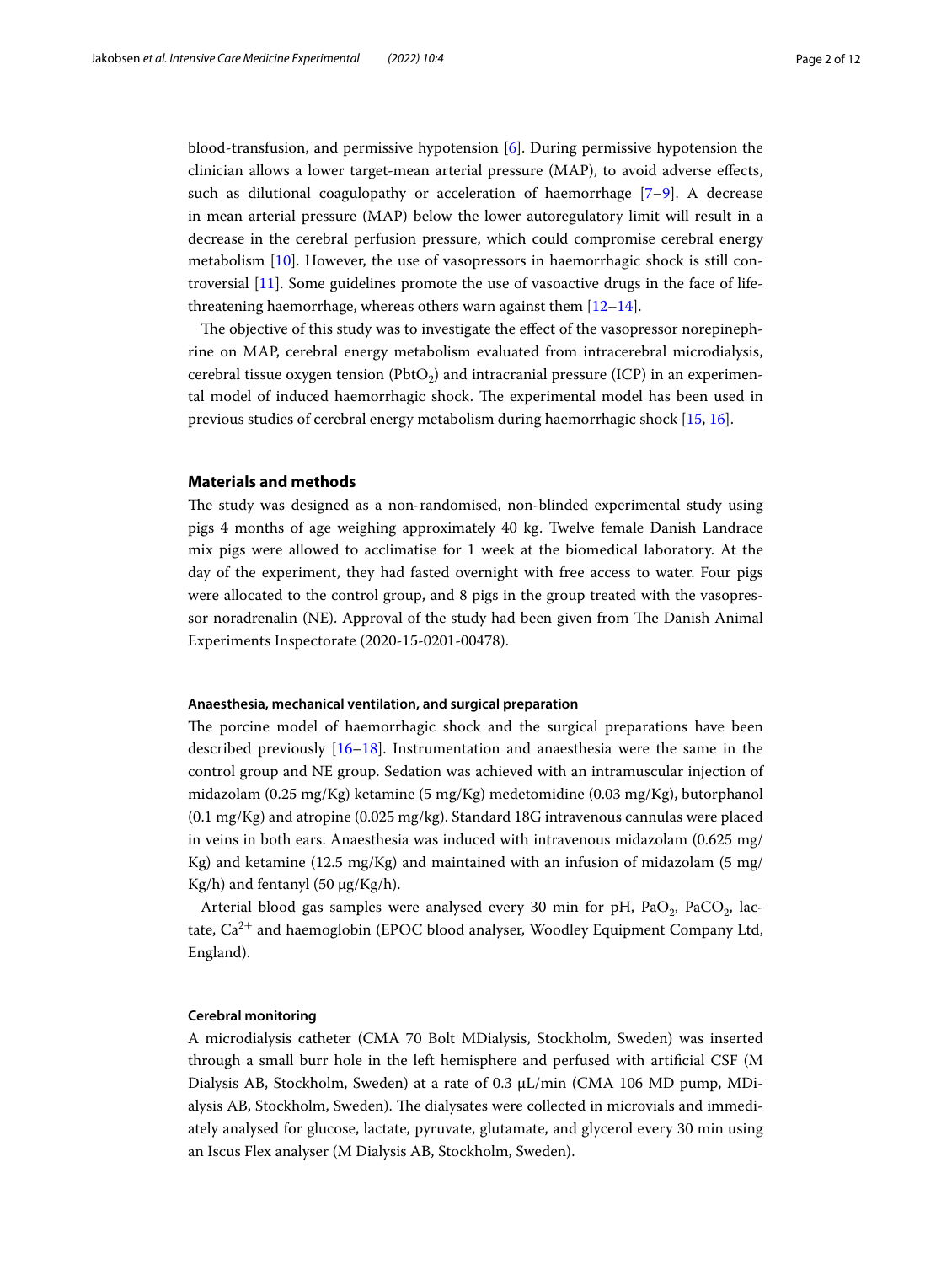To monitor brain tissue oxygenation (PbtO<sub>2</sub>), a probe (Licox CC1SB, Integra Neurosciences Ltd. NJ, USA) was introduced to the right hemisphere through a small burr hole. PbtO<sub>2</sub> data were collected using the AC3.1 monitor (Integra Neurosciences Ltd.).

A transducer for monitoring intracranial pressure (ICP) was placed in the left hemisphere (Integra Neurosciences Ltd. New Jersey, USA) ICP was monitored continuously, and data were collected by a CAM01 monitor (Integra Neurosciences Ltd. New Jersey, USA).

## **Experimental protocol**

The experimental protocol is illustrated in Fig. [1](#page-2-0). After preparation and insertion of all probes, the animals were allowed a minimum of 1 h to stabilize before start of the hypoperfusion period. Vital parameters were recorded every 10 min. Following a 60 min baseline period haemorrhagic shock was achieved by bleeding the animals to a pre-defned MAP of approximately 40 mm Hg at a rate of 2.15  $mL/kg/min$  over 7 min, and then 1.15 mL/kg/min over the remaining period  $[15, 16]$  $[15, 16]$  $[15, 16]$  $[15, 16]$ . The depth and duration of haemorrhagic shock necessary for producing cerebral ischemia that caused compromised energy state was based on previous experiments [[15\]](#page-10-9). At the end of the experimental protocol the animals were euthanatized under anaesthesia with pentobarbital 200 mg/ mL in concentrated ethanol.

The control group experiments were the first to be conducted. Animals in the control group were kept at a MAP of about 40 mmHg by withdrawing or infusing After induction of shock and  $MAP=40$  mmHg was reached, we continued to withdraw or reinfuse shed blood to keep a MAP of 40 mmHg. The shed blood was stored in a citrated glucose solution at 37 °C. The amount of blood withdrawn or reinfused which was needed to maintain a  $MAP=40$  mmHg were recorded in intervals of 10 min. Following 90 min of haemorrhagic shock, the animals were resuscitated by re-infusing the remaining shed blood at a rate of 120 mL/min until all blood was returned. After resuscitation the pigs were observed for 150 min (Fig. [1](#page-2-0)). When animals in the NE group after haemorrhage had reached a MAP of 40 mmHg a weight adjusted infusion with norepinephrine  $(0.03 \text{ mg/kg} \text{ in } 50 \text{ ml}$  isotonic NaCl) was started. The rate of norepinephrine infusion

<span id="page-2-0"></span>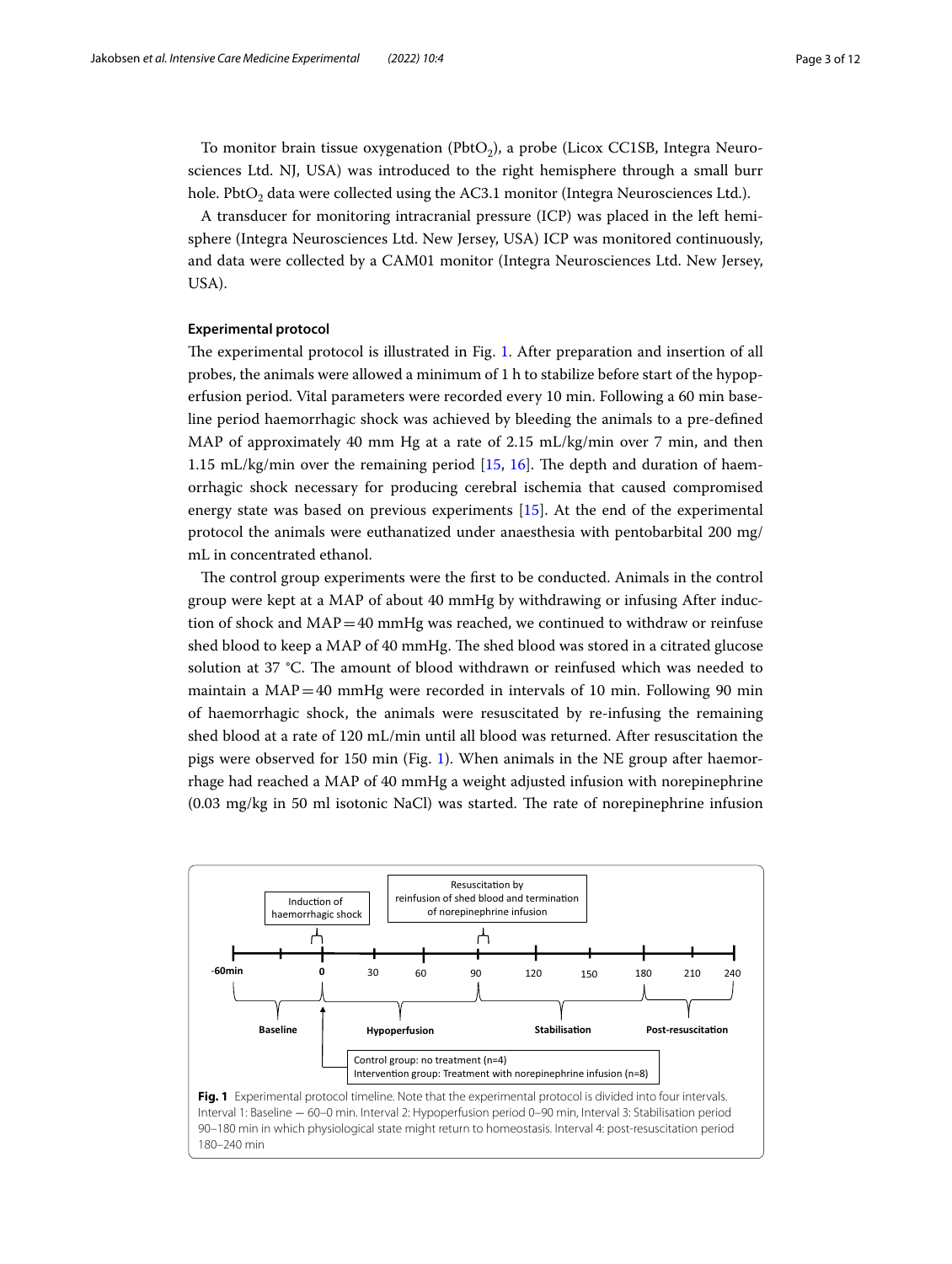was titrated until a MAP of 80 mmHg was reached. During the following 90 min blood was withdrawn or reinfused in the same amount and rate as determined during the control group experiments. Following the 90 min of haemorrhagic shock in the control group, the animals were resuscitated by re-infusing the remaining shed blood at a rate of 120 mL/min until all blood was returned. After resuscitation norepinephrine was titrated down and fnally terminated (Fig. [1\)](#page-2-0).

## **Statistics**

The time course of the experimental protocol was divided into four separate periods (Fig. [1\)](#page-2-0). The discrimination between the hypoperfusion and resuscitation period is the time when all the shed blood has been reinfused. The post-resuscitation period was arbitrary defned as the last 60 min of the experimental protocol. Experiences from earlier studies have showed that there is a need for a stabilisation period after a period with hypoperfusion, in which the cerebral metabolism might return to normal. Data were modelled with a mixed efect model for repetitive measurements using treatment with NE as a fxed efect, and each animal as a random efect. Non-repetitive data were tested with a Mann Whitney U test. Unless otherwise noted data is reported as median and interquartile range (25–75 percentiles). We did not calculate sample size due to the explorative nature of this study. All *p* values are to be considered exploratory, and therefore, no adjustment for generating multiple *p* values was made. A *p* value less than 0.05 is considered statistically significant. The data analysis and graphs were carried out in STATA 16 statistical software. (StataCorp, College station, Texas USA).

## **Results**

All 12 pigs completed the experimental protocol. The weight of the pigs in the control group and NE group was  $43.5 \text{ kg}$  (40.25–46.65 kg) and  $41.9 \text{ kg}$  (40.3–44.5 kg), respectively ( $p = 0.386$ ). The total amount of drained blood in the control group was 26.55 mL/ Kg (23.2–32.9 ml/Kg) and in the NE group 21.36 ml/Kg (18.4–25.9 ml/Kg) ( $p=0.1649$ ). The drained volumes corresponded to between 33 and 41% of the total blood volume [[21\]](#page-10-12). The total dose of norepinephrine in the NE-group was  $0.528$  mg  $(0.475-2.595$  mg).

## **Systemic physiological and biochemical variables**

Table [1](#page-4-0) shows systemic physiological and biochemical variables as well as  $PbtO<sub>2</sub>$  for both experimental groups during baseline, hypoperfusion and post resuscitation. During baseline all variables were within normal ranges in both groups. After initiation of bleeding, MAP decreased to 40 mmHg in both groups (Fig. [2\)](#page-5-0). Treatment with NE caused a rapid increase in MAP in the NE group which remained during the hypoperfusion period (Table [1\)](#page-4-0). After reinfusion of shed blood, a rapid increase in MAP was observed in the control group. However, a signifcant diference in MAP persisted after resuscita-tion and termination of NE infusion (Table [1](#page-4-0)). The time course for the changes in MAP in both groups are shown in Fig. [2](#page-5-0).

## *Intracerebral variables: Cerebral energy metabolism and PbtO<sub>2</sub>*

Table [2](#page-5-1) shows median (IQR) levels for all intracerebral biochemical variables. During baseline there was no signifcant diference between control and NE group. During the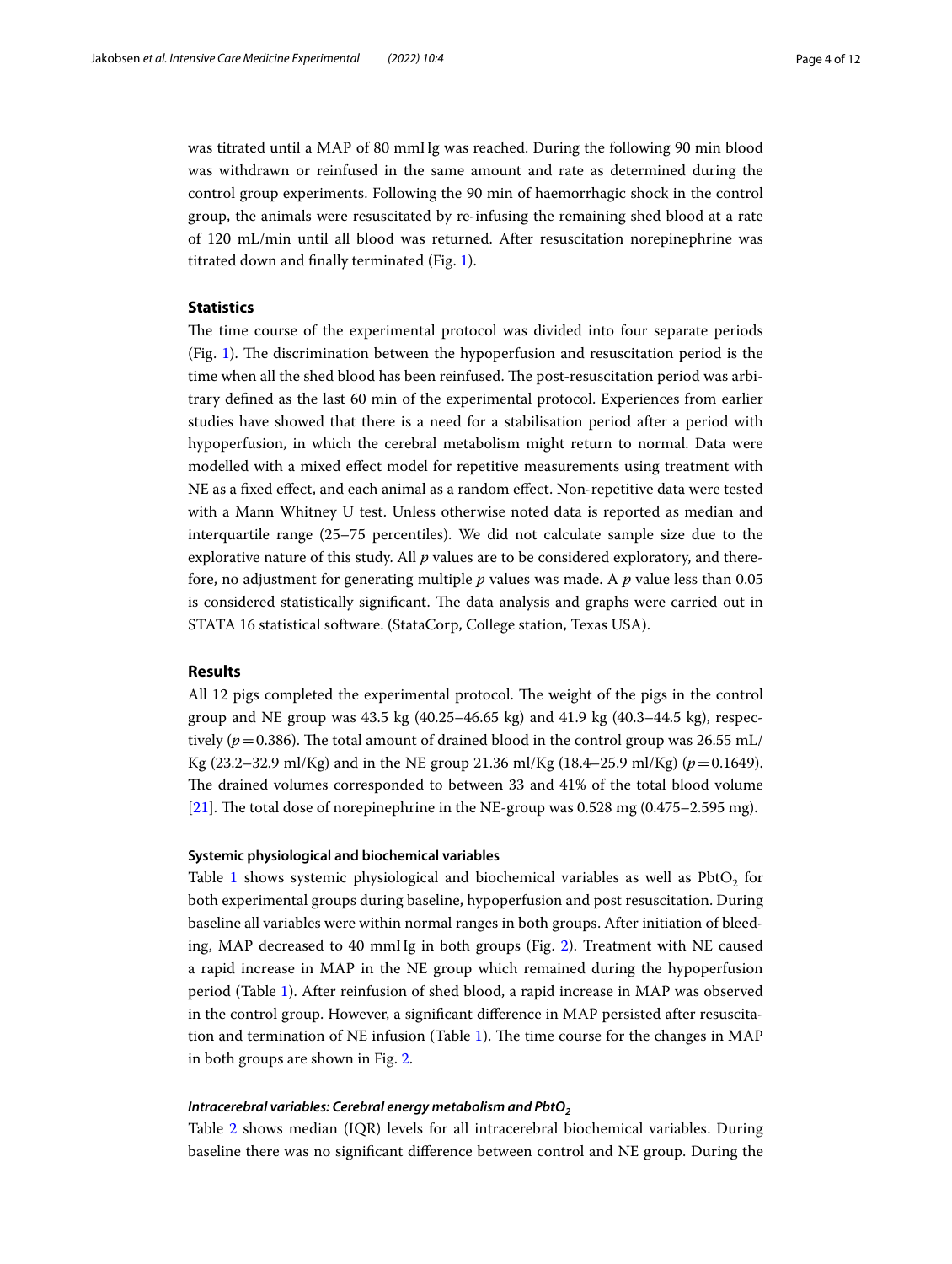| <b>Interval</b>                | Control          | <b>NE</b>        | Control vs. NE<br>group p value |
|--------------------------------|------------------|------------------|---------------------------------|
| Baseline $(-60)-0$ min         |                  |                  |                                 |
| MAP (mmHg)                     | 88 (78-98)       | 78 (72-95)       | 0.198                           |
| HR (bpm)                       | $56(55-87)$      | 87 (74-103)      | $0.016*$                        |
| PbtO2 (mmHg)                   | $22(8-70)$       | $37(30-40)$      | 0.880                           |
| PaO2 (kPa)                     | 53 (49-57)       | $37(36-40)$      | $0.001*$                        |
| PaCO2 (kPa)                    | $5.6(5.4-6)$     | $6.4(5.9-6.7)$   | $< 0.001*$                      |
| b-Hemoglobin (mM/L)            | $5.8(5.6-6.3)$   | $5(4.8 - 5.3)$   | $< 0.001*$                      |
| b-Glucose (mM/L)               | $4.1(3.7-6)$     | $5.8(3.9 - 8.1)$ | 0.180                           |
| b-Lactate (mM/L) ABG           | $0.9(0.5-1)$     | $0.5(0.4-0.9)$   | 0.753                           |
| b-pH ABG                       | 7.45 (7.44-7.48) | 7.46 (7.43-7.5)  | 0.951                           |
| Diuresis (mL)                  | $25(0 - 72.5)$   | $0(0-50)$        | 0.274                           |
| Hypoperfusion 0-90 min         |                  |                  |                                 |
| MAP (mmHg)                     | $41(40-42)$      | $80(75 - 86)$    | $< 0.001*$                      |
| HR (bpm)                       | $108(63 - 180)$  | 98 (85-115)      | 0.625                           |
| PbtO2 (mmHg)                   | $8(4-18)$        | $28(23-34)$      | 0.160                           |
| PaO2 (kPa)                     | 52 (46.6-53.9)   | $38(35 - 41)$    | 0.019                           |
| PaCO2 (kPa)                    | $5.5(5.2-6.3)$   | $6.3(6.1-6.7)$   | $0.031*$                        |
| b-Hemoglobin (mM/L)            | $5.7(5-6.1)$     | $5.1(4.8-5.6)$   | 0.189                           |
| b-Glucose (mM/L) MD            | $6(3.8 - 7.0)$   | $4.9(4.2 - 7.0)$ | 0.974                           |
| b-Lactate (mM/L) ABG           | $8.2(2.7-13.7)$  | $1.1(0.9-1.7)$   | $0.001*$                        |
| b-pH ABG                       | 7.39 (7.23-7.4)  | 7.46 (7.43-7.49) | 0.013                           |
| Diuresis (mL)                  | 0(0.35)          | $11.5(0-47.5)$   | 0.380                           |
| Post resuscitation 180-240 min |                  |                  |                                 |
| MAP (mmHg)                     | 56 (47-79)       | 74 (69-80)       | 0.037                           |
| HR (bpm)                       | 89 (76-107)      | 90 (76-99)       | 0.858                           |
| PbtO2 (mmHg)                   | $7(2-10)$        | $29(13-34)$      | 0.021                           |
| PaO2 (kPa)                     | $51(49 - 54)$    | $38(37-42)$      | $< 0.001*$                      |
| PaCO2 (kPa)                    | $6.5(5.3-6.8)$   | $6(5.7-6.5)$     | 0.665                           |
| b-Hemoglobin (mM/L)            | $6.5(6-6.7)$     | $4.6(4.2 - 4.9)$ | $< 0.001*$                      |
| b-Glucose (mM/L)               | $2.8(0.7-3.2)$   | $3.6(2.9 - 4.3)$ | 0.432                           |
| b-Lactate (mM/L) ABG           | $3.9(2 - 8.4)$   | $0.5(0.3-0.6)$   | $0.003*$                        |
| b-pH ABG                       | 7.32 (7.29-7.39) | 7.47 (7.45-7.51) | $< 0.001*$                      |
| Diuresis (mL)                  | $0(0-30)$        | $0(0-4)$         | 0.676                           |

<span id="page-4-0"></span>**Table 1** General physiological haemodynamic and systemic parameters for baseline, hypoperfusion and post resuscitation periods

NE group *n*=8, control group *n*=4. Values are medians (interquartile range). Test statistics performed with mixed efect model

\*Statistical signifcant *p* value < 0.05

period of hypoperfusion signifcant increases in lactate, glutamate, glycerol and LP ratio were obtained simultaneously with a significant decrease in glucose. These significant diferences remained during the post resuscitation period.

The time courses for the changes in lactate, pyruvate and glucose during the study are illustrated in Fig. [3](#page-6-0). During the hypoperfusion period (0–90 min) lactate increased dramatically in the control group simultaneously with a decrease in pyruvate. During the initial phase of resuscitation (90–180 min) lactate remained high with a profound increase in pyruvate. This was followed by a second decrease in pyruvate, while lactate remained elevated. In the NE group a slight increase in lactate and a moderate increase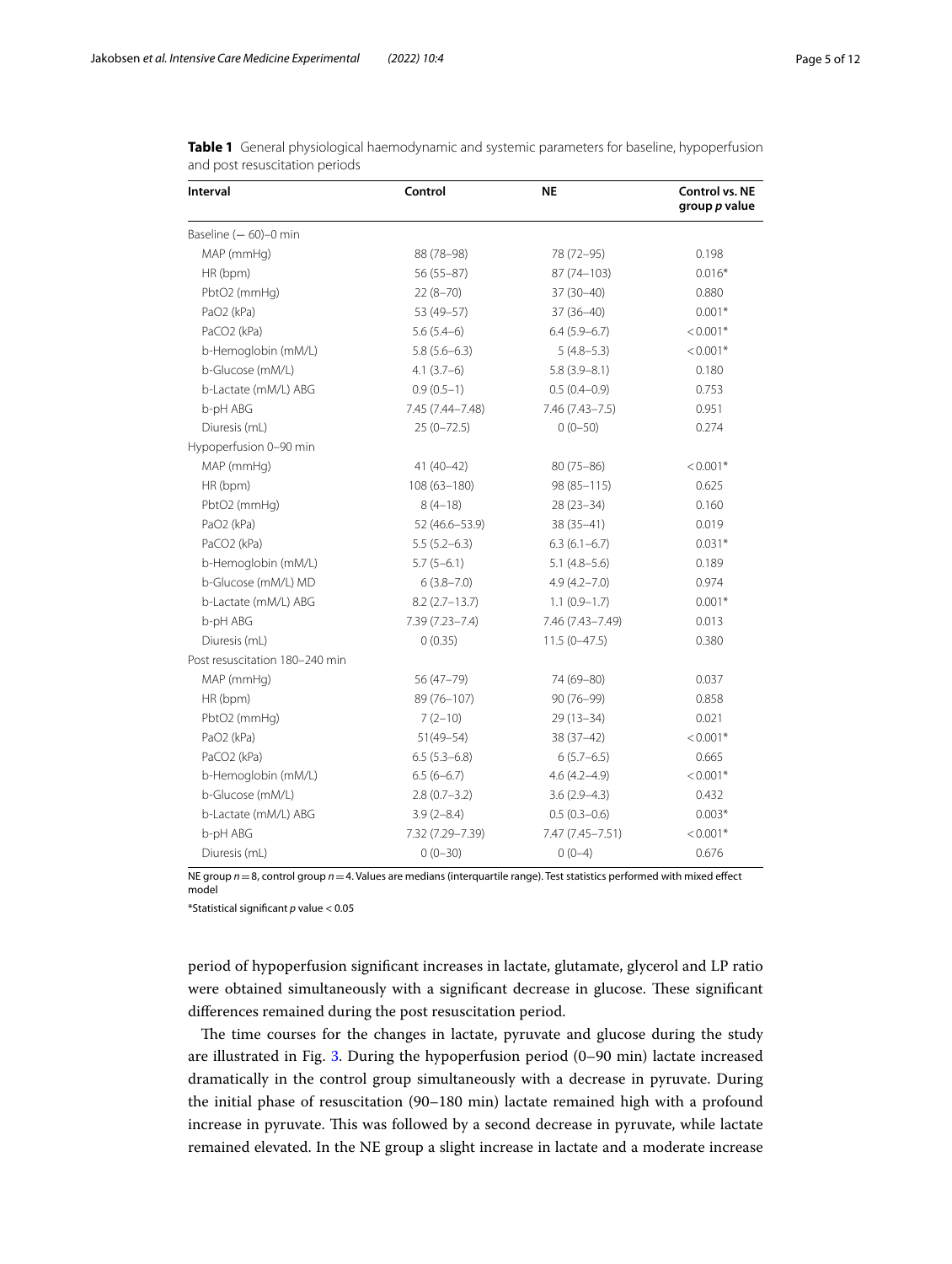

<span id="page-5-0"></span>experiment. NE group *n*=8. Control group *n*=4. Note the steep decrease in MAP in both groups at the start of hypoperfusion period. In addition, note the normalisation of MAP after start of NE infusion. Shaded area illustrates hypoperfusion period

| <b>Baseline</b>           | Location | Control           | <b>NE</b>        | Control vs. NE<br>group p value |
|---------------------------|----------|-------------------|------------------|---------------------------------|
| I P ratio                 | Hemisph  | $20(15-29)$       | $23(18-27)$      | 0.834                           |
| Lactate (mM/L)            | Hemisph  | $2.2(1.4-3.8)$    | $2.1(1.7-3.1)$   | 0.670                           |
| Pyruvate (mM/L)           | Hemisph  | 100 (92-134)      | $92(73 - 108)$   | 0.643                           |
| Glucose (mM/L)            | Hemisph  | $2.5(1.8-2.8)$    | $2.6(2.2 - 3.2)$ | 0.183                           |
| Glutamate (µM/L)          | Hemisph  | $15(9 - 72)$      | $12(4-20)$       | 0.081                           |
| Glycerol (µM/L)           | Hemisph  | 93 (58-149)       | $62(45-90)$      | 0.106                           |
| Hypoperfusion             | Location | Control           | <b>NE</b>        | Control vs. NE<br>group p value |
| I P ratio                 | Hemisph  | $66(38-82)$       | $24(19-31)$      | $< 0.001*$                      |
| Lactate (mM/L)            | Hemisph  | $7.8(6.2 - 12.3)$ | $2.5(2.1-3.6)$   | $< 0.001*$                      |
| Pyruvate (mM/L)           | Hemisph  | $104(81 - 177)$   | $112(91 - 132)$  | 0.670                           |
| Glucose (mM/L)            | Hemisph  | $1(0.4-1.6)$      | $2.9(2.4-3.9)$   | $< 0.001*$                      |
| Glutamate (µM/L)          | Hemisph  | $93(6 - 155)$     | $8(4-11)$        | $0.001*$                        |
| Glycerol (µM/L)           | Hemisph  | 190 (75-270)      | 59 (44-86)       | $< 0.001*$                      |
| <b>Post resuscitation</b> | Location | Control           | <b>NE</b>        | Control vs. NE<br>group p value |
| I P ratio                 | Hemisph  | 73 (29-100)       | $25(21-29)$      | $0.013*$                        |
| Lactate (mM/L)            | Hemisph  | $4.9(1-6.5)$      | $1.3(0.8-1.6)$   | $< 0.001*$                      |
| Pyruvate (mM/L)           | Hemisph  | $102(71 - 185)$   | 108 (100-133)    | 0.972                           |
| Glucose (mM/L)            | Hemisph  | $0.7(0.5 - 0.8)$  | $2.3(1.6-2.9)$   | $0.003*$                        |
| Glutamate (µM/L)          | Hemisph  | $47(6 - 110)$     | $4(2-7)$         | $0.005*$                        |
| Glycerol (µM/L)           | Hemisph  | 461 (254-545)     | $42(23-55)$      | $< 0.001*$                      |

<span id="page-5-1"></span>

| <b>Table 2</b> Biochemical variables obtained on microdialysis from cerebral hemisphere |  |
|-----------------------------------------------------------------------------------------|--|
|-----------------------------------------------------------------------------------------|--|

Values are divided into three-time intervals and expressed as median (interquartile range). Control *n*=4. NE group *n*=8. Test statistics performed with mixed efectt model

\*Statistical signifcant *p* value < 0.05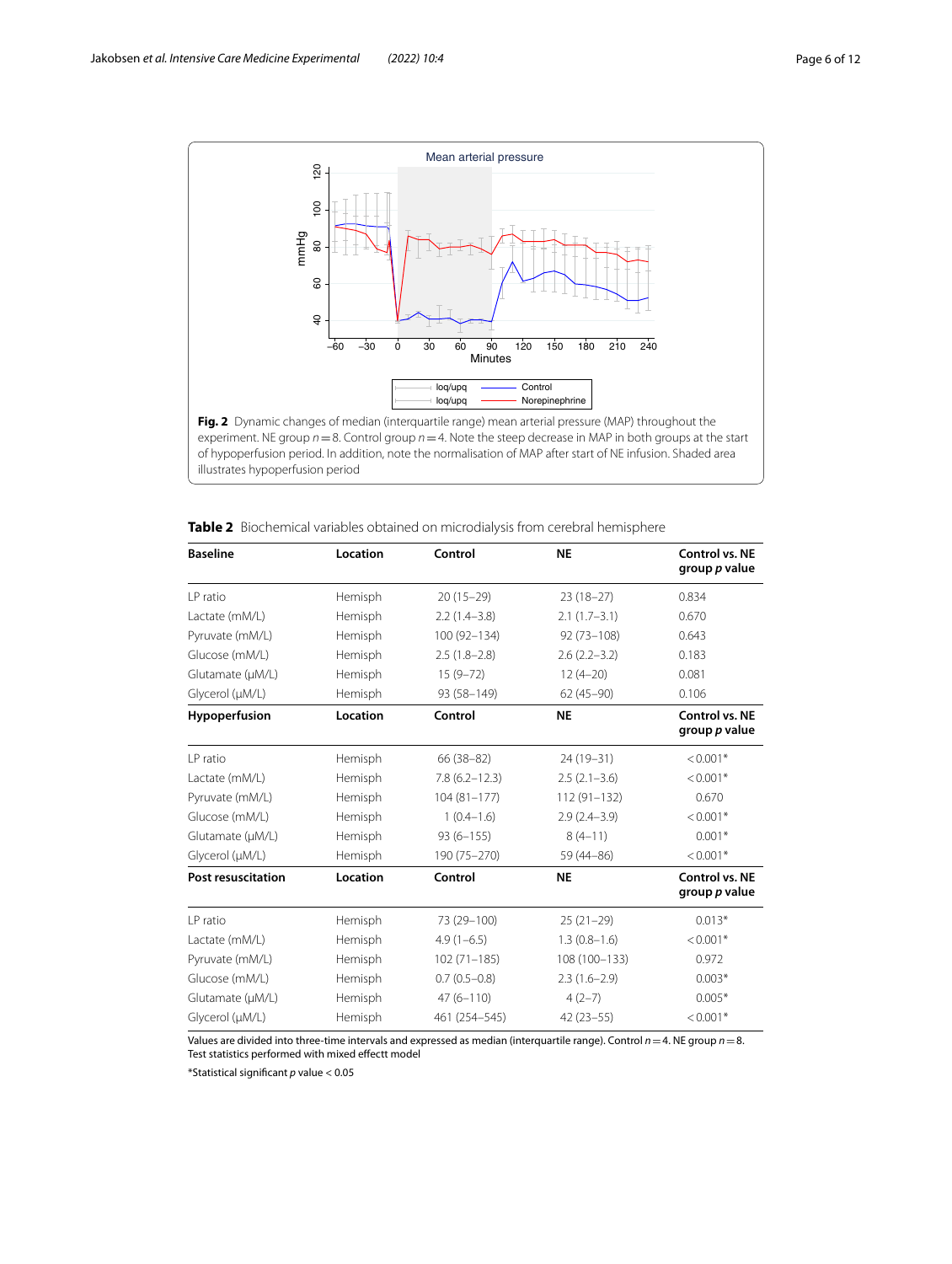

<span id="page-6-0"></span>in pyruvate was observed during these phases (0–240 min). During hypoperfusion and resuscitation glucose decreased in the control group but remained essentially unchanged in the NE group.

During hypoperfusion and post resuscitation the levels of glutamate and glycerol increased markedly in the control group (Table [2](#page-5-1)). In the NE group these variables remained virtually unchanged.

During the baseline period median  $Pb$ t $O<sub>2</sub>$  was lower in the control than in the NE group (22 vs. 37 mmHg) but the diference did not reach statistical signifcance (Table [1](#page-4-0)). The decrease in median  $Pb$ t $O<sub>2</sub>$  was in the control group more pronounced during hypoperfusion (8 vs. 28 mmHg) and the diference was even more explicit and statistically significant in the post resuscitation period  $(7 \text{ vs. } 29 \text{ mmHg})$  (Table [1](#page-4-0)). During the latter part of the hypotension period (40–90 min) a marked decrease in  $PbtO<sub>2</sub>$  was observed in the control group. Immediately after resuscitation a transitory increase was obtained (100–120 min) followed by a secondary marked decrease (130–240 min). In the NE group a moderate, stabile decrease in  $PbtO<sub>2</sub>$  occurred during the whole study (0–240 min).

During the experiment ICP was recorded every 10 min. In the NE group all data were recovered: baseline 3 mmHg (− 2–8 mmHg), hypoperfusion 6 mmHg (2–8 mmHg) and post resuscitation 12.5 mmHg  $(7-17 \text{ mmHg})$ . Due to equipment failure ICP data from the control group were lost. Accordingly, a comparison of the two groups was impossible.

## **Discussion**

The use of vasopressors in haemorrhagic shock is controversial  $[11-14]$  $[11-14]$ . Widely different experiences regarding the efects of noradrenaline on cerebral blood fow (CBF) and cerebral energy metabolism have been reported  $[21-24]$  $[21-24]$ . In the present study we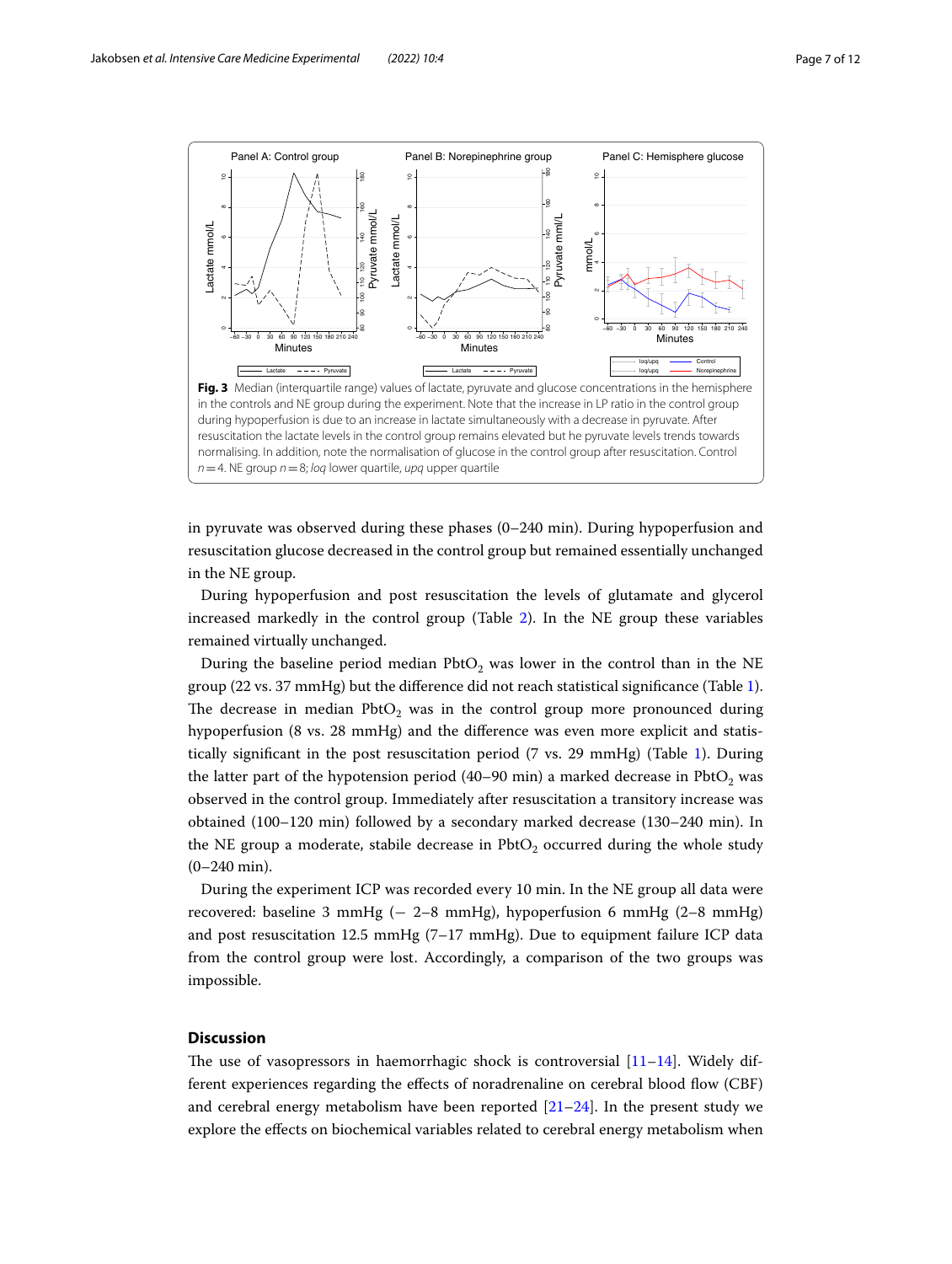noradrenaline is used to restore MAP acutely during haemorrhagic shock for 90 min before reinfusion of the shed blood to restore the circulating volume (Fig. [1](#page-2-0)).

Measurements of PbtO<sub>2</sub> represent the product of CBF and the cerebral arterio-venous diference in oxygen tension rather than a direct measurement of total oxygen delivery or cerebral oxygen metabolism [[25\]](#page-11-0). In the present experimental situation this implies that PbtO<sub>2</sub> may be regarded as a qualitative reflection of CBF. Under normal conditions the numerical value of  $Pb$ tO<sub>2</sub> obtained varies and a definite lower acceptable limit is not possible to defne: the limit for "cerebral ischemia" has in various publications been defned at levels from 5 to 23 mmHg and normal values between 15 and 42 mmHg have been reported in experimental studies  $[26]$  $[26]$ . In the present study median PbtO<sub>2</sub> was slightly lower in the control group (Table [1\)](#page-4-0). As cytoplasmatic redox state evaluated by LP ratio was similar in the experimental groups tissue oxygenation was in both groups sufficient for normal energy metabolism (Table [2\)](#page-5-1). Accordingly, we regard the initial non-significant difference in  $Pb$ t $O<sub>2</sub>$  as irrelevant for the interpretation of observed changes in biochemical variables.

In the control group  $Pb$ t $O<sub>2</sub>$  decreased to below 10 mmHg during the latter part of the hypoperfusion period indicating a very pronounced decrease in CBF. After resuscitation a transient increase in  $Pb$ t $O<sub>2</sub>$  indicated a temporary increase in blood flow followed by a final period of very low CBF. In the NE group  $Pb$ t $O<sub>2</sub>$  exhibited a moderate, stable decrease in  $Pb$ t $O<sub>2</sub>$  indicating relatively well preserved CBF. Our data regarding the effect of NE on PbtO<sub>2</sub> are in agreement with the study by Meybohm et al. in piglets [[27\]](#page-11-2). However, these authors concluded that although NE increased  $PbtO<sub>2</sub>$  the improvement was probably not sufficient to restore cerebral energy metabolism. In the present study we can relate PbtO<sub>2</sub> to cerebral biochemical variables reflecting energy metabolism.

Cytoplasmatic red-ox state is described by the lactate/pyruvate ratio (LP ratio) [\[28](#page-11-3)]. In the present study LP ratio was almost identical in the two study groups during baseline (Table [2](#page-5-1)). About 30 min after start of the hypoperfusion period the LP ratio increased rapidly in the control group due to a marked increase in lactate simultaneously with a decrease in pyruvate (Fig. [3\)](#page-6-0). A delay in the detection of biochemical changes is expected as the microdialysis perfusion fuid must be transported from the dialysis catheter to the collecting vial before the chemical analyses can be performed. However, the increase in LP ratio coincided with a pronounced decrease in  $Pb$ tO<sub>2</sub>, indicating a dramatic reduction in CBF. Accordingly, the delayed biochemical deterioration observed in the control group is in this study not a technical artifact caused by the microdialysis technique.

The biochemical and physiological variables document that in the control group the hypoperfusion period caused profound cerebral ischemia which was avoided in the NE group. The increase in glutamate in the control group indicates that cerebral energy metabolism was insufficient to cover the tissue demands and the increase in glycerol shows that irreversible degradation of cellular membranes had occurred [[29](#page-11-4)[–31](#page-11-5)]. In the NE group biochemical variables remained unchanged demonstrating that during induced haemorrhagic shock acute infusion of NE will not only increase MAP but also preserve PbtO<sub>2</sub> (CBF) and prevent biochemical signs of cerebral ischemia, compromised oxidative energy metabolism and signs of cellular degradation.

The results of the present study may be compared with similar experimental studies. In their study Meybohm et al. [[27\]](#page-11-2) observed that NE increased  $PbtO<sub>2</sub>$  but the effect on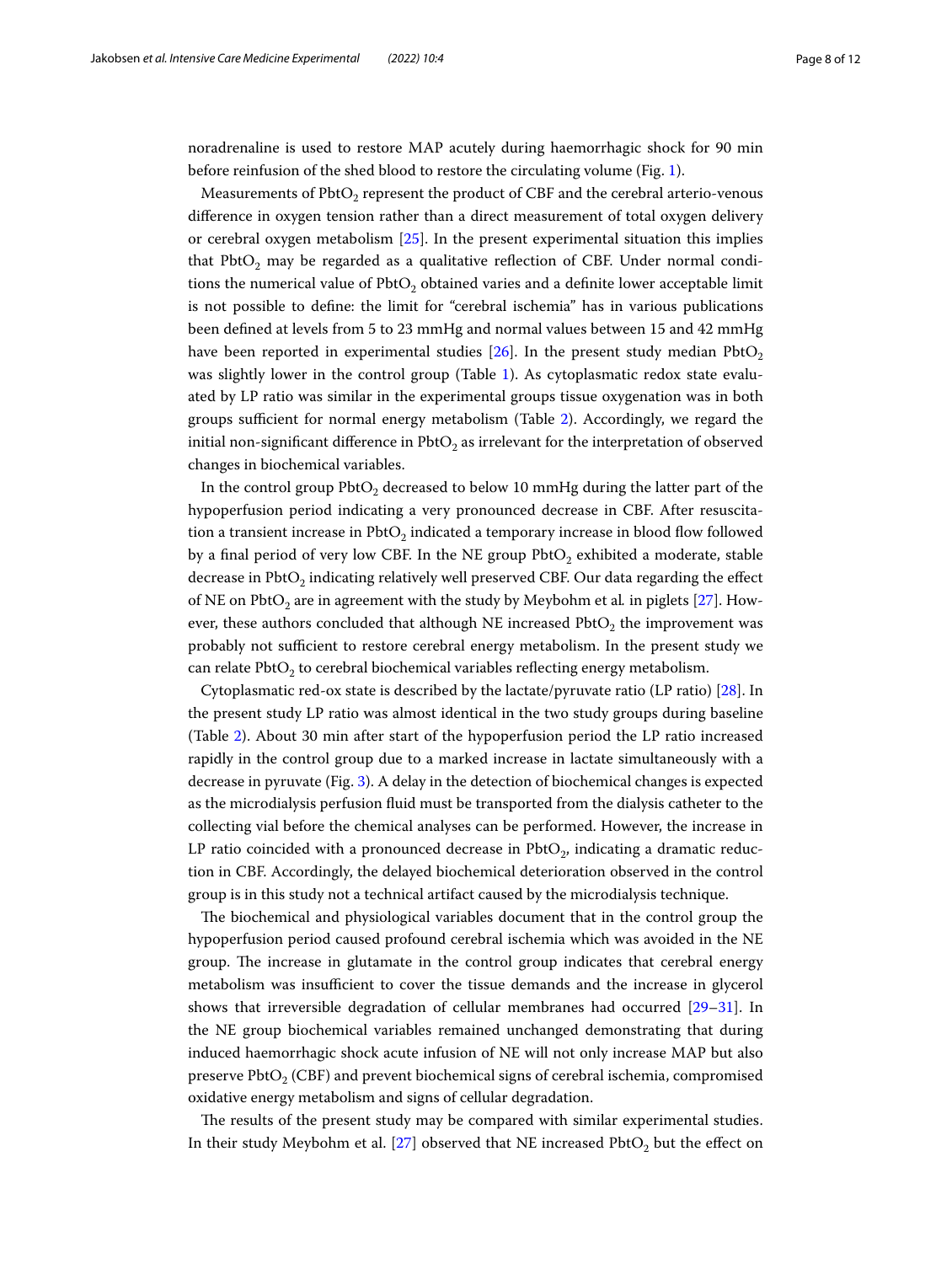cerebral energy metabolism was not directly investigated. When comparing the efects of either epinephrine or vasopressin during induced hypotension and resuscitation Küchler et al. [\[32](#page-11-6)] observed no diferences between the two treatments regarding restoration of cerebral hemodynamic and energy metabolism after induced haemorrhagic shock. However, in their study the level of hypotension was not sufficient to cause biochemical signs of ischemia. The beneficial effects of NE in the present study are interpreted as caused by the increase in MAP and CBF. A direct efect of NE cerebral energy metabolism is unlikely. It has been demonstrated that the direct efect of the catecholamines adrenaline and noradrenaline result in an increase in CBF and cerebral metabolic rate at virtually unchanged levels in biochemical variables related to cerebral energy metabolism [\[21](#page-10-12), [33](#page-11-7)].

The beneficial effects of NE may be of clinical importance also in other conditions with a dangerous decrease in cerebral perfusion pressure. It has been shown that following cardiac standstill and resuscitation many patients exhibit compromised cerebral energy metabolism due to ischemia/mitochondrial dysfunction up to 20 h after return of spontaneous circulation  $[34]$  $[34]$ . The data indicate that initial brain recirculation is often insuffcient due to too low MAP/cerebral perfusion pressure. Conficting results regarding the possible benefcial efect of vasopressor therapy in after cardiac arrest have recently been published. In a clinical study it was shown that incremental doses of norepinephrine increased blood pressure and systemic vascular resistance without afecting cardiac output or cerebral oxygenation [\[35](#page-11-9)]. However, an experimental study of cardiac arrest reported that adrenaline administration increased cerebral perfusion pressure and regional CBF as well as cerebral oxygenation and energy metabolism [[36](#page-11-10)].

## **Limitations**

The PbtO<sub>2</sub> and MD probes in the hemisphere will always provide a local estimate of ischemia in the given area and may over/underestimate global conditions. To achieve equivalent measurements across all animals, it was striven to methodically place all probes at the same location in all experimental animals. In the clinical setting, it is standard to verify correct positioning in white matter by CT scans. Unfortunately, this was not possible in our laboratory. Second, we assume conditions to be equally distributed across the cerebrum and would only expect small regional differences in  $Pb<sub>t</sub>O<sub>2</sub>$  and microdialysis measurements. If we had continued to monitor the animals for a longer period it is possible that some of the parameters would have normalized. However, even though a biochemical normalization would have occurred, it does not eliminate the fact that the animal had been subjected to an ischemic event which might lead to focal or cognitive defcits. MAP 40 mmHg for 90 min would probably not be accepted in a clinical situation without interventions. The experimental model is thus only limited transferable in a clinical context as we focused on treatment with norepinephrine alone without any other interventions, such as fluids or blood transfusions. The authors chose the length of hypotension, because earlier studies had showed that 90 min hypotension with a MAP of 40 mmHg resulted in an irreversible metabolic crisis. In this context we would be able to observe if norepinephrine would worsen or better cerebral metabolic state. One drawback of the present study is that MAP of the NE group exceeded what would normally be targeted during haemorrhagic resuscitation. Treatment with norepinephrine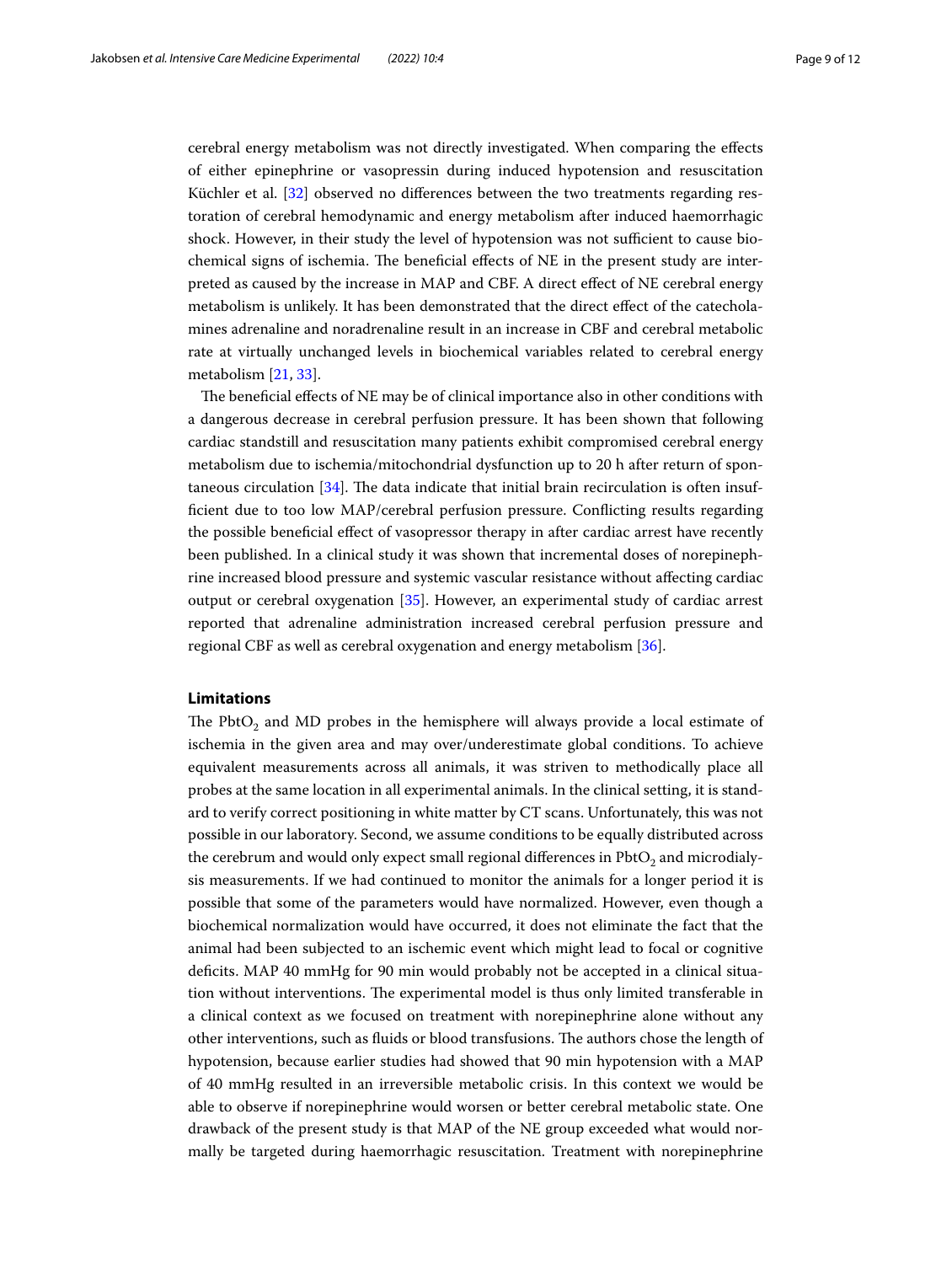resulted in a MAP that was comparable with measurements made at baseline. When using norepinephrine in a clinical situation, the target MAP would often be the same as in permissive hypotension, i.e., MAP of 50–60 mmHg. However, one of the concerns of using vasopressors during haemorrhagic shock is the risk of cerebral vasoconstriction and reduced CBF. (31–37) Most likely, the preserved cerebral metabolism is a result of increased MAP and thus increased CPP. However, if norepinephrine causes cerebral vasoconstriction, the larger doses needed for obtaining a higher MAP would probably have resulted in a decrease in CBF and eventually in compromised delivery of oxygen and glucose to the brain, which would have been detected by microdialysis.

## **Strengths**

We chose a combination of fxed pressure and fxed volume model for haemorrhagic shock. The fixed volume model does not consider intraindividual variations in total blood volume or intraindividual adaptations to blood loss. The total amount of blood withdrawn at induction of shock ranged from 701 to 1654 ml indicating that diferent amounts of blood withdrawn was needed to reach the same physiological endpoint of MAP 40 mmHg. A fxed pressure model relies on physiological parameters, rather than a fxed volume. In a clinical setting it is rare to address the level of haemorrhagic shock by quantifying volume of blood lost, instead clinicians evaluate severity of shock by the physiological response. However, since it was not possible to maintain a "true" MAP during treatment with norepinephrine we used a fxed volume determined by the control group during this phase of the experiment.

## **Conclusion**

Early treatment with NE during severe and prolonged haemorrhagic shock restored MAP and chemical variables related to cerebral energy metabolism. As evaluated from the biochemical variables, treatment with NE in hypovolemic shock did in this experimental study not cause cerebral vasoconstriction and hypoperfusion. Further studies are required before NE is routinely implemented in early treatment of haemorrhagic shock.

#### **Abbreviations**

CBF: Cerebral blood fow; CPP: Cerebral perfusion pressure; CSF: Cerebrospinal fuid; ICP: Intracranial pressure; LP ratio: Lactate to pyruvate ratio; MAP: Mean arterial pressure; NE: Norepinephrine; PbtO<sub>2</sub>: Brain tissue oxygen pressure.

#### **Acknowledgements**

Experiments were conducted at the Biomedical Laboratory at University of Southern Denmark. The authors want to thank the staff for their help and advice.

#### **Authors' contributions**

RPJ, PT, and THN contributed to the conception of the study. RPJ and ECH performed the data acquisition, supervised by THN and PT. RPJ and ECH performed the statistical analysis. RPJ and CHN has performed the data analysis, and all authors have contributed to the interpretation. RPJ and ECH has drafted the manuscript, and all authors have contributed equally to the proofreading and discussion of the fnal manuscript. All authors read and approved the fnal manuscript.

## **Funding**

This study was fnancially supported by the foundation of Aase & Ejnar Danielsen, the A.P. Møller Foundation for the Advancement of Medical Science, the memorial foundation for Else Poulsen, the Danish Society of Anaesthesiology and Intensive Care Medicine, and the Danish Society of Intensive Care Therapy.

#### **Availability of data and materials**

The data sets used and analysed during the current study are available from the corresponding author on reasonable request.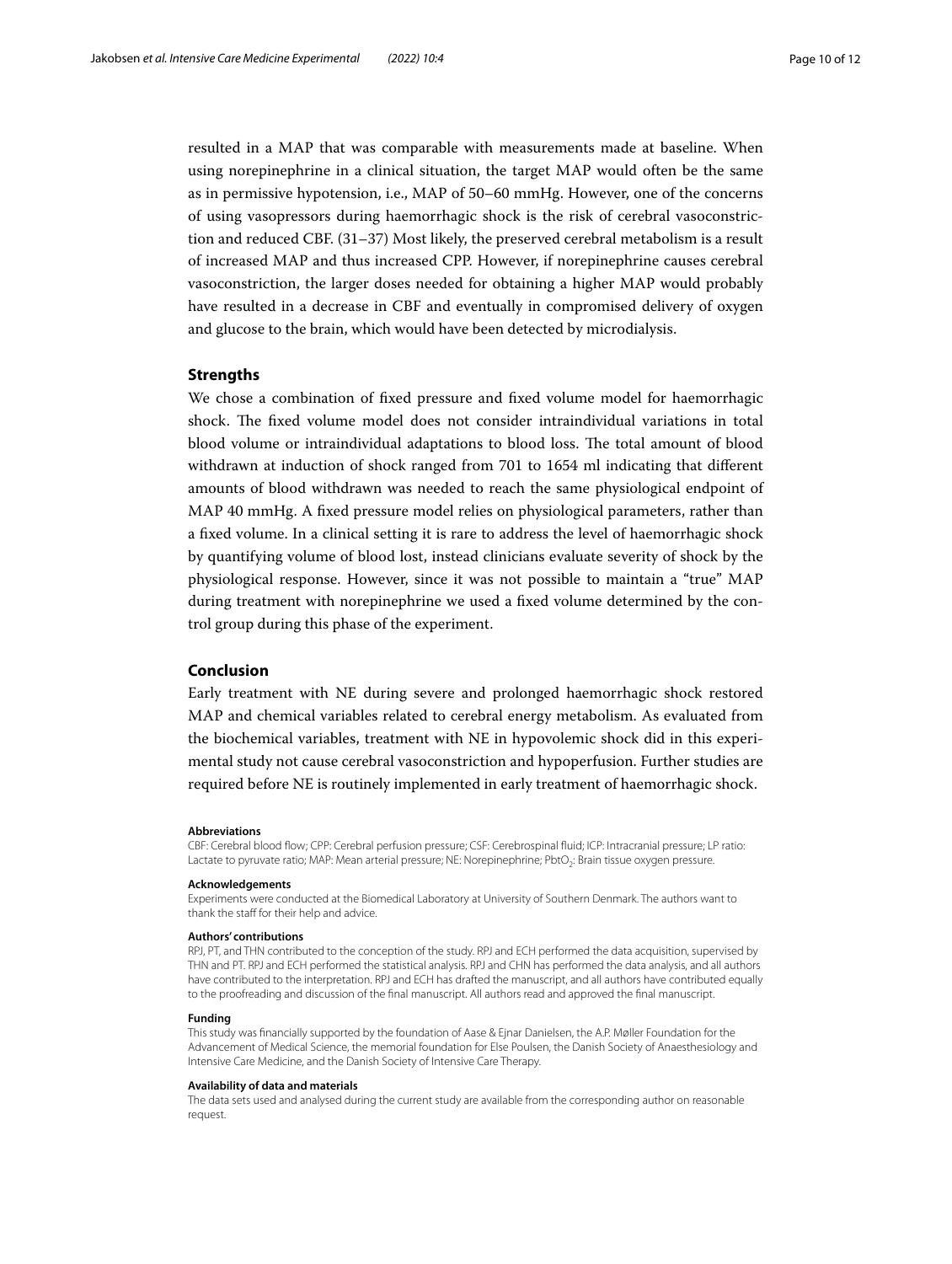### **Declarations**

## **Ethics approval and consent to participate**

The study was approved by the Danish Animal Experiments Inspectorate (2020-15-0201-00478).

**Consent for publication**

## Not applicable.

## **Competing interests**

Rasmus Peter Jakobsen, Elisabeth Charlotte Hansen, Troels Halfeld Nielsen, Carl-Henrik Nordström and Palle Toft declare that they have no competing interests.

#### **Author details**

<sup>1</sup> Department of Anaesthesiology and Intensive Care, Odense University Hospital, J.B. Winsløws Vej 4, indgang 8, indgang 5, Penthouse/2, 20, 201, 5000 Odense C, Denmark. <sup>2</sup> Faculty of Health Sciences, University of Southern Denmark, J.B. Winsløws Vej 193, 5000 Odense C, Denmark. <sup>3</sup>Department of Neurosurgery, Odense University Hospital, Kløvervænget 47, indgang 44, 1. etage, 5000 Odense C, Denmark. <sup>4</sup>Faculty of Medicine, Lund University, P.O. Box 117, 221 00 Lund, Sweden.

## Received: 4 August 2021 Accepted: 27 January 2022 Published online: 04 February 2022

#### **References**

- <span id="page-10-0"></span>1. Lamb CM, MacGoey P, Navarro AP, Brooks AJ (2014) Damage control surgery in the era of damage control resuscitation. Br J Anaesth 113:242–249
- 2. Bogert JN, Harvin JA, Cotton BA (2016) Damage control resuscitation. J Intensive Care Med 31:177–186
- 3. Weber DG, Bendinelli C, Balogh ZJ (2014) Damage control surgery for abdominal emergencies. Br J Surg 101:e109-118
- 4. Cecconi M, De Backer D, Antonelli M, Beale R, Bakker J, Hofer C, Jaeschke R, Mebazaa A, Pinsky MR, Teboul JL, Vincent JL, Rhodes A (2014) Consensus on circulatory shock and hemodynamic monitoring. Task force of the European Society of Intensive Care Medicine. Intensive Care Med 40:1795–1815
- <span id="page-10-1"></span>5. Gutierrez G, Reines HD, Wulf-Gutierrez ME (2004) Clinical review: hemorrhagic shock. Crit Care 8:373–381
- <span id="page-10-2"></span>6. Spahn DR, Bouillon B, Cerny V, Duranteau J, Filipescu D, Hunt BJ, Komadina R, Maegele M, Nardi G, Riddez L, Samama CM, Vincent JL, Rossaint R (2019) The European guideline on management of major bleeding and coagulopathy following trauma: ffth edition. Crit Care 23:98
- <span id="page-10-3"></span>7. Cannon JW (2018) Hemorrhagic Shock. N Engl J Med 378:370–379
- 8. Schreiber MA (2011) The use of normal saline for resuscitation in trauma. J Trauma 70:S13-14
- <span id="page-10-4"></span>9. Cantle PM, Cotton BA (2017) Balanced resuscitation in trauma management. Surg Clin North Am 97:999–1014
- <span id="page-10-5"></span>10. Strandgaard S, Paulson OB (1984) Cerebral autoregulation. Stroke 15:413–416
- <span id="page-10-6"></span>11. Hamada SR, Gauss T, Pann J, Dünser M, Leone M, Duranteau J (2015) European trauma guideline compliance assessment: the ETRAUSS study. Crit Care.<https://doi.org/10.1186/s13054-015-1092-5>
- <span id="page-10-7"></span>12. Sperry JL, Minei JP, Frankel HL, West MA, Harbrecht BG, Moore EE, Maier RV, Nirula R (2008) Early use of vasopressors after injury: caution before constriction. J Trauma 64:9–14
- 13. Hylands M, Toma A, Beaudoin N, Frenette AJ, D'Aragon F, Belley-Côté É, Charbonney E, Møller MH, Laake JH, Vandvik PO, Siemieniuk RA, Rochwerg B, Lauzier F, Green RS, Ball I, Scales D, Murthy S, Kwong JSW, Guyatt G, Rizoli S, Asfar P, Lamontagne F (2017) Early vasopressor use following traumatic injury: a systematic review. BMJ Open 7:e017559
- <span id="page-10-8"></span>14. Gupta B, Garg N, Ramachandran R (2017) Vasopressors: Do they have any role in hemorrhagic shock? J Anaesthesiol Clin Pharmacol 33:3–8
- <span id="page-10-9"></span>15. Jakobsen R, Halfeld Nielsen T, Granfeldt A, Toft P, Nordstrom CH (2016) A technique for continuous bedside monitor‑ ing of global cerebral energy state. Intensive Care Med Exp 4:3
- <span id="page-10-10"></span>16. Jakobsen RP, Nielsen TH, Molstrom S, Nordstrom CH, Granfeldt A, Toft P (2019) Moderately prolonged permissive hypotension results in reversible metabolic perturbation evaluated by intracerebral microdialysis—an experimental animal study. Intensive Care Med Exp 7:67
- 17. Granfeldt A, Nielsen TK, Solling C, Hyldebrandt JA, Frokiaer J, Wogensen L, Dobson GP, Vinten-Johansen J, Tonnesen E (2012) Adenocaine and Mg(2+) reduce fuid requirement to maintain hypotensive resuscitation and improve cardiac and renal function in a porcine model of severe hemorrhagic shock\*. Crit Care Med 40:3013–3025
- <span id="page-10-11"></span>18. Frankel DA, Acosta JA, Anjaria DJ, Porcides RD, Wolf PL, Coimbra R, Hoyt DB (2007) Physiologic response to hemorrhagic shock depends on rate and means of hemorrhage. J Surg Res 143:276–280
- 19. Olesen J (1972) The efect of intracarotid epinephrine, norepinephrine, and angiotensin onmthe regional cerebral blood fow in man. Neurology 22:978–987
- 20. Edvinsson L, Hardebo JE, Mackenzie ET, Owman C (1978) Efect of exogenous noradrenaline on local cerebral blood fow after osmotic opening of the blood-brain barriermin the rat. J Physiol 274:149–156
- <span id="page-10-12"></span>21. Berntman L, Dahlgren N, Siesjö BK (1978) Infuence of intravenously administered catecholamines on cerebral oxygen consumption and blood flow in the rat. Acta Physiol Scand 104:101-108
- 22. Tuor UI, McCulloch J (1986) Regional cerebral perfusion during hypertension depends on the hypertensive agent. Neurosci Lett 63:253–258
- 23. Gannushkina IV, Shafranova VP, Dadiani LN (1973) Efect of high blood pressure on cerebral blood fow in normal animals and animals with experimental renal hypertension. Bull Exp Biol Med 76:1282–1284
- <span id="page-10-13"></span>24. Miller CF, Breslow MJ, Parker SD, Walman AT, Traystman RJ (1984) Vasopressors do not increase cerebral cortical blood flow in endotoxin shock. Anesthesiology 61:A120-A120